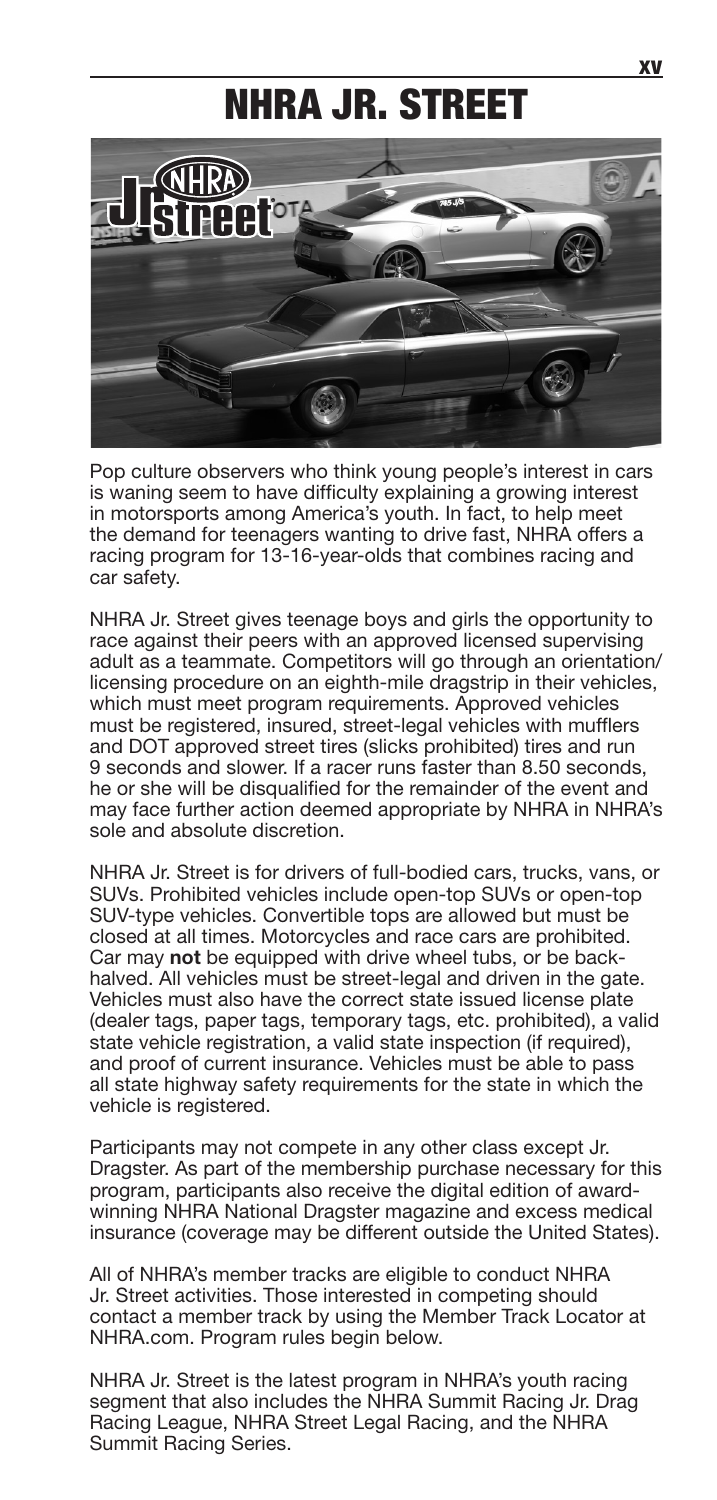xvi

### **REQUIREMENTS & SPECIFICATIONS SUPPORT GROUP: 9**

#### **OPERATION**

Participant may only drive the vehicle from the staging lanes to the starting line, on the track, and on the return road as far as the time-slip booth. The licensed supervising adult must drive the vehicle at all other times.

### **DRIVER: 10**

#### **AGE REQUIREMENTS**

Licensed participants must be at least 13 years old and may participate through the year of their 16th birthday.

#### **LICENSED SUPERVISING ADULT**

All runs must be made with an approved licensed supervising adult, who must be the participant's parent or legal guardian or 25 years of age or older with a valid state driver's license. The licensed supervising adult must be seated in the passenger seat of the vehicle anytime the participant is in the driver's seat. The teen may only drive the vehicle from the staging lanes to the starting line, on the track, and on the return road as far as the time-slip booth. The licensed supervising adult must drive the vehicle in the pits, into the staging lanes, and must take over after the run on the return road past the time-slip booth.

#### **CREDENTIALS**

A valid NHRA Jr. Street program participant license and NHRA membership are mandatory. License application must be fully completed and submitted to NHRA in Glendora, Calif., for processing. License application available at NHRARacer.com. All new license applications must include a certified copy of the participant's birth certificate and a completed and notarized minor waiver and release.

Optional Orientation Passes; Up to six (6) venue orientation passes may be made with the license applicant as a passenger and the licensed supervising adult as the driver to familiarize the applicant with the full cycle of a pass. Orientation passes must be made as singles runs, not during any eliminations. Orientation passes must be 9.00 or slower in the 1/8th mile. Any passes exceeding 9.00 will be grounds for disciplinary action towards the licensed driver. Prior to making any orientation passes the license applicant must submit to the track manager a certified birth certificate and notarized minor waiver.

Required Licensing Passes; Six (6) approved passes are required by the participant: a minimum of five (5) with a licensed supervising adult and one (1) with an NHRA track official, who will determine the safety and eligibility of the vehicle per elapsed time limits. After six (6) successful runs by the participant, the official and licensed supervising adult will sign the license application. An NHRA track official may deny a license to anyone he or she believes cannot handle the vehicle. If an NHRA track official denies an applicant, he or she must repeat the entire licensing procedure.

As part of the licensing process, an NHRA track official also will conduct a vehicle orientation test (to demonstrate mastery of vehicle's controls), a basic driving test (to demonstrate mastery of vehicle operation), and track orientation (to identify track fixtures, starting line, timing system, return road, time-slip booth, etc.). A vehicle orientation test is required for each vehicle